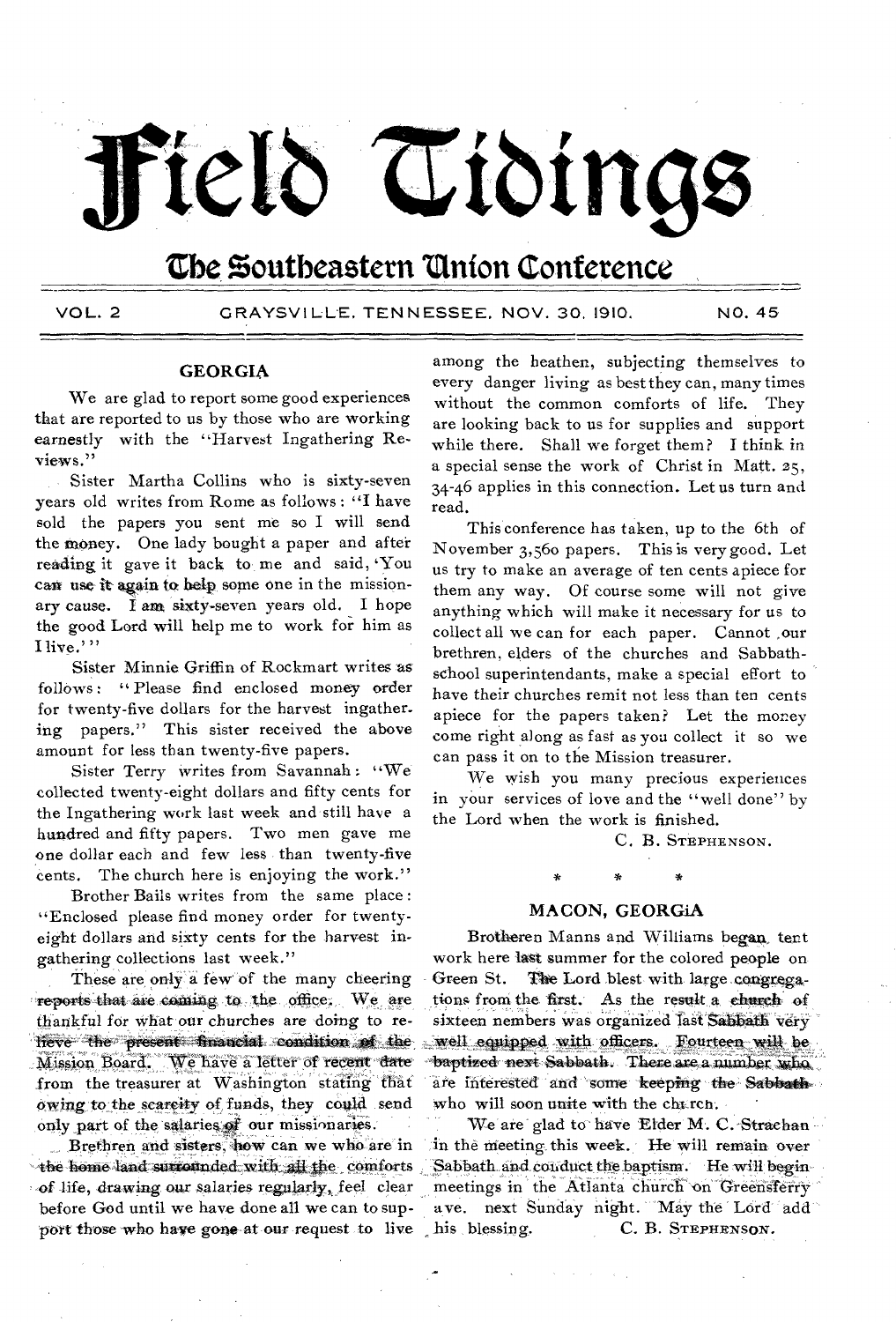#### **FLORIDA ITEMS**

A tent effort has begun in St. Cloud last week by Elders R. W. Parmele and W. L. Bird and Brother Hugh Jones.

Brother V. 0. Cole has been seriously ill here at the Florida Sanitarium for several weeks, but we are glad to report that he is now convalescing and has returned to his home in Tenn.

We now-have mission schools in Fernandina, Jacksonville, Plant City, and Punta Gorda. These have, this year, opened with a larger attendance than in previous years, and the prospects are most encouraging.

The 4th Sabbath of each month has been appointed by the General Conference for home missionary services.- A program will appear each month in the"Review and Herald." Do not fail to begin with the first of the instructions, even if you are isolated, organize a home missionary society. Remember that the home society is the unit of the success of the conference tract society.

Since the General Conference has set aside the 4th Sabbath of the month for the home missionary services and its collection, our collection for the Emergency fund will be taken the 3rd Sabbath of each month.

The camp-meeting held at Sanford for the colored was the largest yet held in our conference, and as large perhaps as any like 'campmeeting held in our Union conference. The attendance at the last Sabbath-school was 75• The growth of the Negro Mission Department is cheering.

The sanitarium is a busy place. The money . received at camp-meeting for its equipment fund is already being used in making some of the rooms more comfortable. These will also be furnished nicely, making them attractive for our sick and suffering. As soon as the offerings come in for this fund, our sanitarium will be made more and more inviting to our guests.

The camp-meetings are now over, and the laborers now ready to enter the field with tents, but they are handicapped by the question, where are the tents with which to labor? The continuous efforts with the tents in the field. together with damage by the recent storm has rendered them practically past using. Can we not each one in a practical way help relieve our laborers of this perplexity and embarrassment by rallying to the support of the Emergency fund?

The "Review and Herald" has been our church

paper from the very first of our organized work. Its weekly visits bring not only important sermons and articles of instruction in the faith, but messages of hope and courage, noting the progress of the work, not only in the home field but in the regions beyond. If you are not already enjoying its visits, kindly invite its presence to your home at once by sending us your subscription.

The charge made to our conference for • Field Tidings" last year was. \$128.96 and we realized only \$16.80 by subscriptions. Do we not appreciate our home conference paper to the amount of the subscription-price,  $35%$  a year? Kindly consider this and send us your subscrip-: tion.

#### **SOUTH CAROLINA**

Leaving Brother Philips of Kershaw county early in the morning of October 27, I arrived in Columbia that afternoon, remaining until the early morning of the 3oth, stopping with Brother and'Sister Barrett,' the only white Sabbathkeepers in the capital city.

Elder Sidney Scott, our colored minister of Columbia, was very anxious that: I should, stay over in the city until after Sabbath and meet with his people on Sabbath, which I did, and this was my only chance to meet- many of them. Brother Scott has done some good hard work in this city for his people I think there were some fifty or sixty present at the Sabbath services.

After a little talk we spoke of the importance of the new Sabbath-keepers taking our denominational papers and secured some fifteen or more subscriptions for the "Review," and about the same number for "Bible Training School."

We found two of the company, who expressed a desire to do some canvassing as soon as they can arrange their work, and we hope this may be soon.

Leaving Columbia early Sunday morning, October 30, I arrived in Union in due time, meeting Brother Park at the depot. Brother and Sister Park were then making their deliveries in Union county. They have done and are now doing some faithful work, and we fully expect to see some precious souls saved in the kingdom of God as a result of their hard work. After a few hours we all went to the home of Elder and Sister E. W. Carey, where we were served with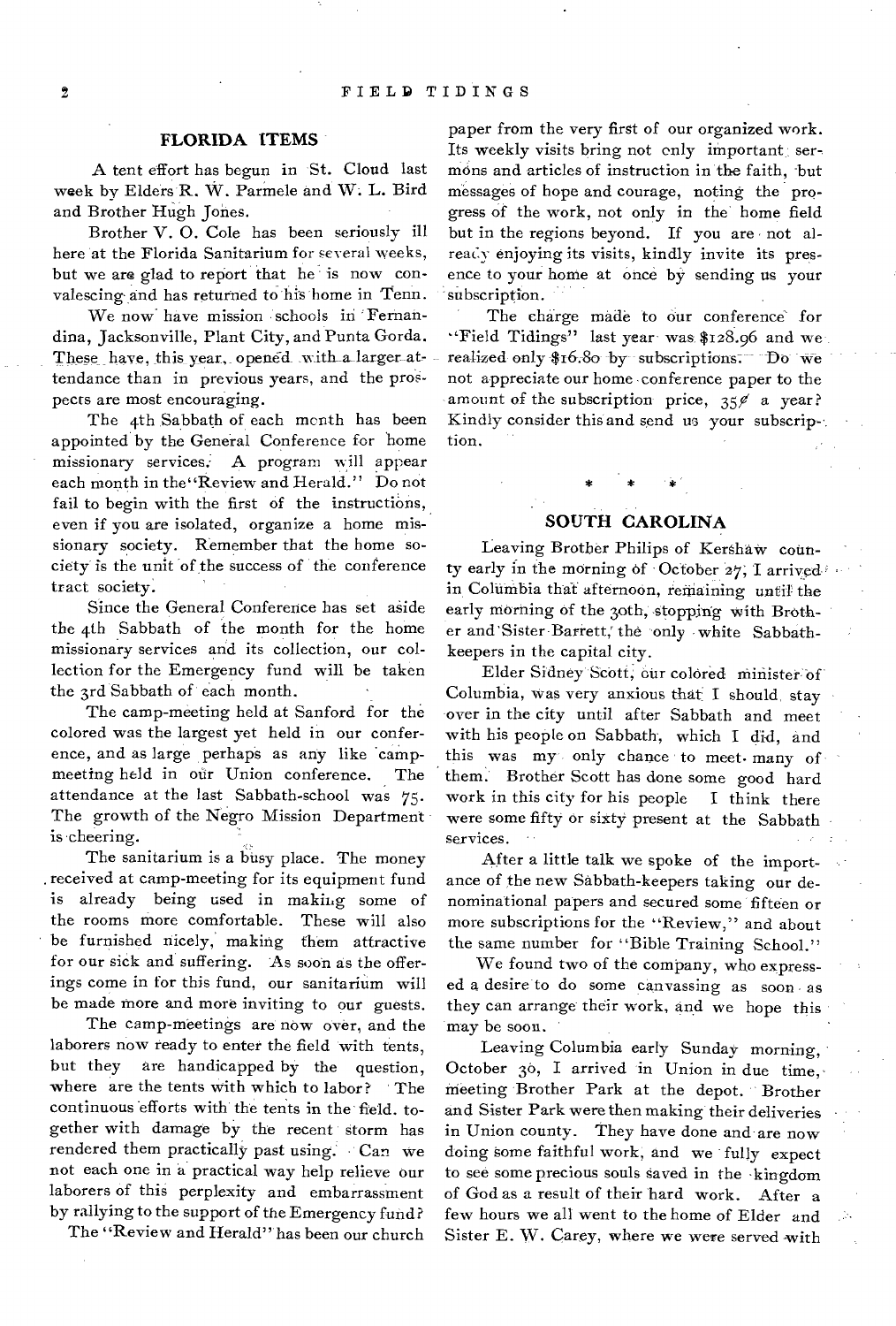a good warm dinner which we enjoyed very much.

Brother and Sister Carey are remaining in Union to follow up the interest awakened by the camp-meeting andithe tent, effort which followed. They tell us that there are about three who have made a start to keep the Sabbath, and that others are interested. The ministers of the city are at last beginning: to help; by trying to oppose the truth. . But we sincerely hope that the honest will be able to discern :between the truth and the arrow that is abroad in the land, and cast their lot with the commandment-keeping people of God. A. L. MANOUS.

#### **GIVE US A LITTLE REVIVING**

All along through the history of God's people there have come times when their spiritual' zeal would wane and the Lord's work lag. But then they would sometimes realize their cold condition and cry to God, "Revive me." "Wilt thou not revive us again?" "O Lord revive thy work." Ps.  $138:7$ ;  $85:6$ ; Hab. 3:2.

Would it not be well pleasing to God if He could see among his people to-day a little more of the spirit manifested in the foregoing quotations? If where there is now one, we could find one hundred praying. "0-Lord, revive thy work," do you think it would be an easy matter for the state agent to keep the. canvassers in territory? • Let us all begin to pray to God for Him to "give us a little reviving" and at the same time begin to work. God's ear is not heavy that He cannot hear the sincere prayer of the honest child of His, for He dwells with such "to revive the spirit of the humble, and to revive the heart of the contrite ones." "They that' dwell under His shadow shall return; they revive as the corn and grow as the vine," see Isa.  $57$ ;  $15$ ; Hosea 14:7

These are precious promises. And now in view of the great need for-good consecrated cantassers in South Carolina, let us all plead God in the language of the prophets: "O Lord; revive thy work in the midst of the years, make it  $(R. V.)$  known;<sup>2</sup> "that thy people may rejoice in thee."....O that God may "give us-a little reviving" in the canvassing work here in South Carolina, see Hab. 3:2-

There are something like two hundred Sabbath-keepers in the state, but only five or six of that number are now canvassing: Brethren and-

sisters, don't you think that that is too small a; per cent?

Let us see how we can arrange our common every day work so that we can consecrate our "services this day unto the Lord," see I Chron. 29 :5. May God help us to be in earnest about this matter while probation's hours linger.

### **A FLORIDA NOTICE**

We are glad for the prosperous times in Florida at present. The great fruit harvest is now on, and this means money circulated to practically all classes of people in state. And just now when the conditions are so favorable would it not be well for all our brethren and sisters who are anticipating canvassing, to launch out and scatter the messengers of the printed page like ,the leaves of autumn? Many are not at work, because they do not feel a special, burden for work. But while many of us are waitng for a special burden for service, precious souls for whom Jesus shed His blood are going down in sin and perdition all around us. Our burden for service will come only as we respond to the earnest call "Son go work today in my vineyard." In "patriarchs and prophets" page 290 we read— "Those iwho defer obedience until every shadow and uncertainty disappears and there remains no risk of failure or defeat, will never obey at all. Unbelief whispers, 'Let us wait until the ob, structions are removed, and we can see very clearly,' But faith courageously urges advance, hoping all things, believing all things:" The writer would be glad to hear from those who are interested in this important branch of the Lord's work. "O taste and see that the Lord is good."

> ALLEN WIALKER, State Agent, Hawks Park, Florida.

### Greenville, South Carolina

ince our return from camp-meeting been very busy going from house to house, risit ing, holding Bible readings, and distributing our good literature.

People are not so much interested in that which is the truth, but in that which appeals to the natural heart; notwithstanding some are desirous to know what is truth.

*continued on page 4* 

A. L. MANOUS.